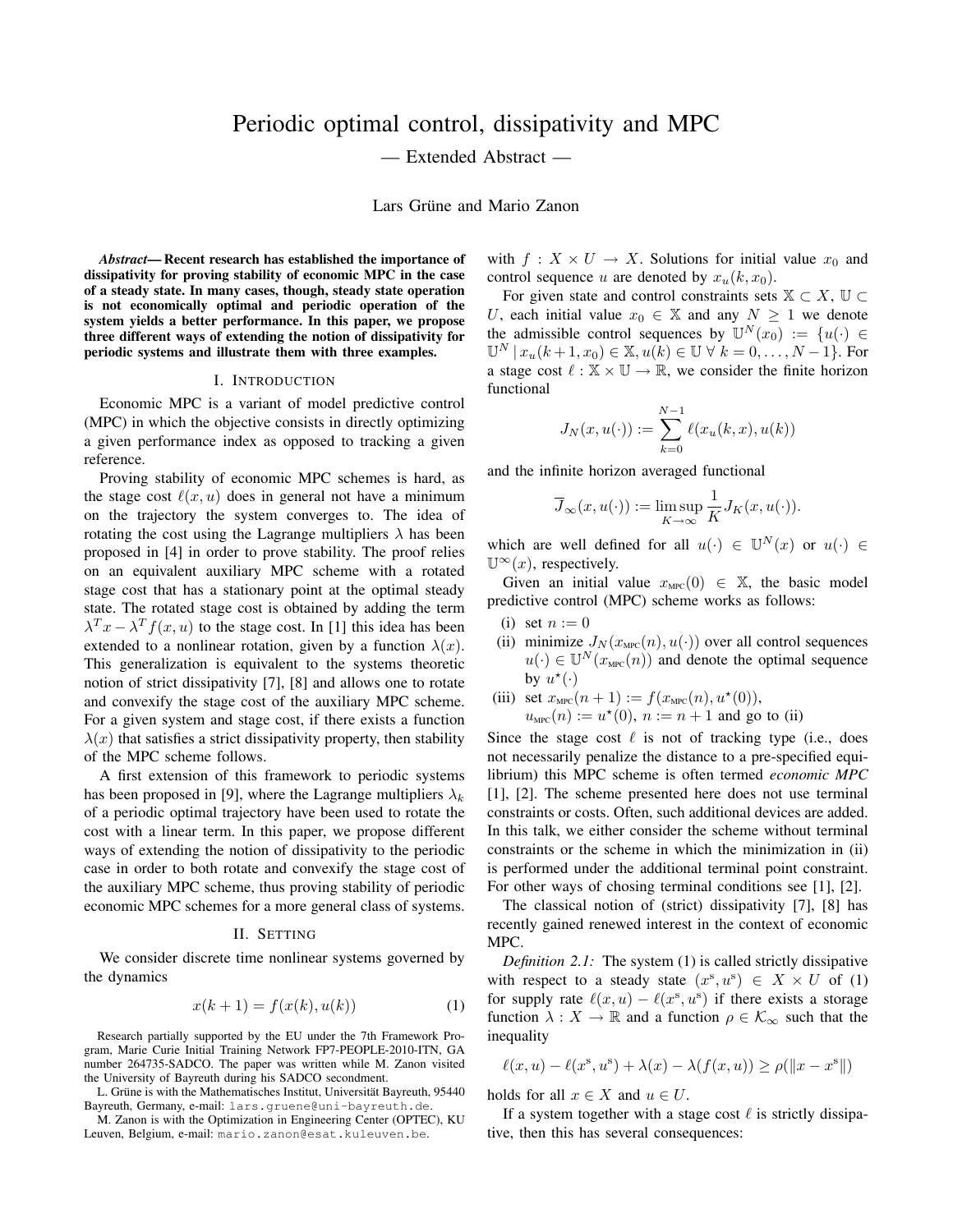• The system is optimally operated at steady state [6]. This means that for all initial values  $x \in \mathbb{X}$  feasible control sequences the inequality

$$
\liminf_{K \to \infty} \frac{1}{K} J_K(x, u) \ge \ell(x^s, u^s)
$$

holds.

- For economic MPC with terminal constraint, the averaged performance  $\overline{J}_{\infty}(x_{\text{\tiny MPC}}(0), u_{\text{\tiny MPC}})$  equals  $\ell(x^{\text{s}}, u^{\text{s}})$ and the steady state  $x^s$  is asymptotically stable for the closed loop solutions [4], [2].
- For economic MPC without terminal constraint, the averaged performance  $\overline{J}_{\infty}(x_{\text{MPC}}(0), u_{\text{MPC}})$  equals  $\ell(x^s, u^s) + \varepsilon(N)$  and — under an exponential turnpike property which in turn is implied by dissipativity and suitable controllability properties [3] — the closed loop solutions converge to a neighborhood of  $x^s$  with radius  $\varepsilon(N)$ , [5]. Here  $\varepsilon(N)$  is an error term satisfying  $\varepsilon(N) \to 0$  as  $N \to \infty$ .

It is well known that the optimal value is not necessarily attained at an equilibrium. Particularly, it may happen that periodic orbits exhibit smaller average values than any feasible equilibrium, see, e.g., [2, Section VII] or our examples, below. For this reason, in the next section we discuss two variants of the dissipativity notion which are adapted to characterizing periodic orbits.

## III. PERIODIC DISSIPATIVITY NOTIONS

We first define what we mean by a periodic orbit.

*Definition 3.1:* A set of points  $\Pi = \{x_0^p, \dots x_P^p\}, P \ge 1$ , is called a *feasible periodic orbit* with control sequence  $u_1^p, \ldots, u_{P-1}^p$  if  $x_k^p \in \mathbb{X}, k = 1, \ldots, P, u_k^p \in \mathbb{U}, k =$  $1, \ldots, P-1, x_0^p = x_P^p$  and

$$
x_{k+1}^{\mathrm{p}} = f(x_k^{\mathrm{p}}, u_k^{\mathrm{p}}) \quad \text{ for } k = 0, \ldots, P-1.
$$

The number P is called the *period* of the orbit  $\Pi$  and if  $(x_k, u_k) \neq (x_l, u_l)$  for all  $k, l = 0, \ldots, P-1$  with  $k \neq l$ then P is called the *minimal period* of Π.

Note that in our terminology an equilibrium is a periodic orbit with period  $P = 1$ .

The first extension of strict dissipativity to periodic orbits is a generalization of the periodic strong duality from [9].

*Definition 3.2:* A periodic orbit Π with period P is called *strictly dissipative with periodic storage function*, if there exist storage functions  $\lambda_0, \ldots, \lambda_{P-1} : X \to \mathbb{R}$  and a function  $\rho \in \mathcal{K}_{\infty}$  such that the inequalities

$$
L(x, u) := \ell(x, u) - \ell(x_k^p, u_k^p) + \lambda_k(x) - \lambda_{k+1}(f(x, u)) \ge \rho(||x - x_k^p||)
$$
 (2)

hold for all  $x \in X$ , all  $u \in U$  and all  $k = 0, \ldots, P - 1$ . It is easily seen that this definition is equivalent to Definition 2.1 for  $P = 1$ .

*Example 3.3:* Consider the 1d nonlinear dynamics

$$
f(x, u) = 0.9 x + \frac{x}{|x|} u,
$$

and the stage cost

 $\ell(x, u) = (x - 2)(x - 1)(x + 1)(x + 2) + (u - 10)^2$ . The optimal trajectory is periodic with period  $P = 2$ and can be computed numerically:  $\Pi = \{x_0^{\text{p}}, -x_0^{\text{p}}\}$  $\{1.6715, -1.6715\}$  and  $u_1^{\rm p} = u_0^{\rm p} = 0.1x_0^{\rm p}$ .

Using  $\lambda_1(x) = -\lambda_0(x) = \gamma x, \gamma = 19.6502$ , we obtain

$$
L_0(x, u) := \ell(x, u) + \lambda_0(x) - \lambda_1(f(x, u))
$$
  
=  $(x - 2)(x - 1)(x + 1)(x + 2) + u^2$   
+  $0.1\gamma x - \gamma u$ ,  

$$
L_1(x, u) := \ell(x, u) + \lambda_1(x) - \lambda_0(f(x, u))
$$
  
=  $(x - 2)(x - 1)(x + 1)(x + 2) + u^2$   
-  $0.1\gamma x + \gamma u$ .

The functions  $L_k(x, u)$  satisfy the strict dissipation inequalities (2).

Another definition can be obtained by considering the Pstep system with dynamics defined by

$$
f^{P}(\tilde{x}, \tilde{u}) := \begin{bmatrix} x_{\tilde{u}}(P, x_{1}) \\ x_{\tilde{u}}(1, x_{1}) \\ \vdots \\ x_{\tilde{u}}(P - 1, x_{1}) \end{bmatrix},
$$
(3)

for  $\tilde{x} = (x_1, \ldots, x_P) \in \mathbb{X}^P$  and  $\tilde{u} = (u_0, \ldots, u_{P-1}) \in \mathbb{U}^P$ . Then for every a periodic orbit  $\Pi$  of (1) and every  $k \in \mathbb{R}$  $\{1, \ldots, p\}$  the point

$$
\tilde{x}_{[k]}^{\mathrm{p}} = (x_k^{\mathrm{p}}, \dots, x_P^{\mathrm{p}}, x_1^{\mathrm{p}}, \dots, x_{k-1}^{\mathrm{p}}) \in \mathbb{X}^P \tag{4}
$$

is an equilibrium of (3) for the control  $\tilde{u}_{[k]}^{\text{p}} =$  $(u_k^{\text{p}}, \ldots, u_p^{\text{p}}, u_1^{\text{p}}, \ldots, u_{k-1}^{\text{p}}) \in \mathbb{U}^P.$ 

*Definition 3.4:* A periodic orbit  $\Pi$  with period  $P$  is called P*-step strictly dissipative*, if there exist a storage function  $\tilde{\lambda}: \mathbb{X}^P \to \mathbb{R}$  and a function  $\rho \in \mathcal{K}_{\infty}$  such that for some  $k \in \{1, \ldots, P\}$  the quantity

$$
\tilde{L}(\tilde{x}, \tilde{u}) := \tilde{\ell}(\tilde{x}, \tilde{u}) - \tilde{\ell}(\tilde{x}_{[k]}^{\text{p}}, \tilde{u}_{[k]}^{\text{p}}) + \tilde{\lambda}(\tilde{x}) - \tilde{\lambda}(f^P(\tilde{x}, \tilde{u})),
$$

with stage cost  $\tilde{\ell}(\tilde{x}, \tilde{u}) = \sum_{k=0}^{P-1} \ell(x_k, u_k)$ , and equivalently  $\tilde{\ell}(\tilde{x}^{\mathrm{p}}, \tilde{u}^{\mathrm{p}}) = \sum_{k=0}^{P-1} \ell(x^{\mathrm{p}}_k, u^{\mathrm{p}}_k)$ , satisfies

$$
\tilde{L}(\tilde{x}, \tilde{u}) \ge \rho(\|\tilde{x} - \tilde{x}_{[k]}^{\mathbf{p}}\|),
$$

for all  $\tilde{x} \in \mathbb{X}^P$  and all feasible  $u \in \mathbb{U}^P$ . Note that this definition is exactly Definition 2.1 applied to the system (3).

The cost function associated with this definition has a special structure, i.e. it is the sum of P terms  $\ell(x_k, u_k)$ . This implies that also function  $\lambda(\tilde{x}, \tilde{u})$  must have the same structure, i.e.  $\tilde{\lambda}(\tilde{x}, \tilde{u}) = \sum_{k=0}^{P-1} \lambda_k(x_k, u_k)$ . Thus, in many cases, Definition 3.4 is equivalent to checking Definition 3.2 on a full period. The two definitions are however not equivalent, as shown by the following example.

*Example 3.5:* Consider the system  $x^+ = -x$  and the cost

$$
\ell(x) = \begin{cases} x^2 & \text{for } x \ge 0 \\ 0 & \text{otherwise} \end{cases}.
$$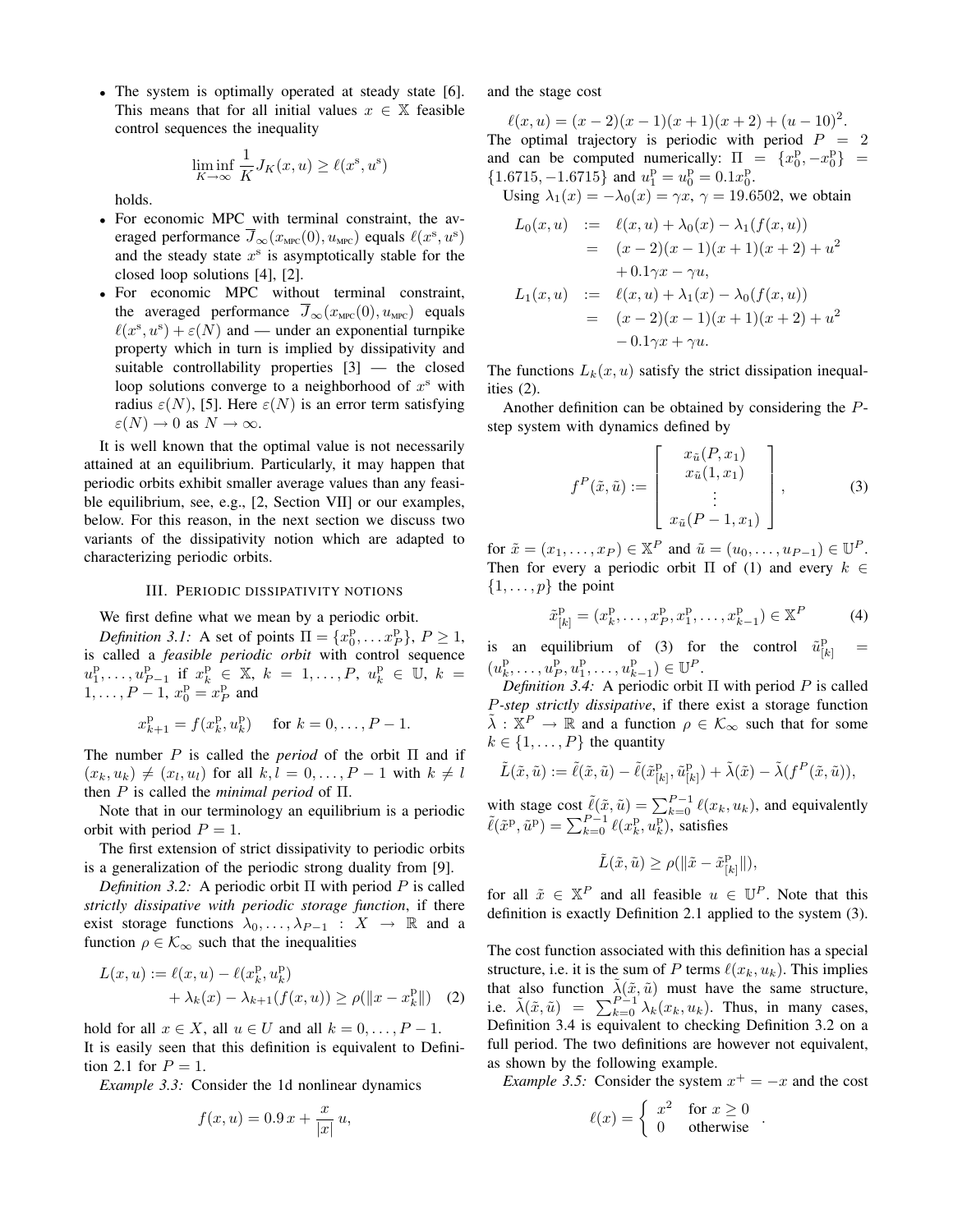This system satisfies Definition 3.4 with  $P = 2$  and  $\Pi =$  $\{0,0\}$  for  $\lambda \equiv 0$  but not Definition 3.2 for  $\lambda_k \equiv 0$ . This example also shows that Definition 3.4 can be useful to check dissipativity in the steady state case, as this system does not satisfy the standard steady state Definition 2.1.

A more general definition can be obtained if, for a periodic orbit  $\Pi$ , we define  $dist(x, \Pi) := \min_{k=0,\dots,P-1} ||x - x_k^p||$ . Moreover, dist $(\tilde{x}, \Pi) := \sum_{k=0}^{P-1} \text{dist}(x_k, \Pi)$ .

*Definition 3.6:* A periodic orbit Π with period P is called P*-step strictly dissipative with respect to a set*, if there exist a storage function  $\vec{\lambda} : \mathbb{X}^P \to \mathbb{R}$  and a function  $\rho \in \mathcal{K}_{\infty}$  such that, for some  $k \in \{1, \ldots, P\}$ , the quantity

$$
\tilde{L}(\tilde{x}, \tilde{u}) := \tilde{\ell}(\tilde{x}, \tilde{u}) - \tilde{\ell}(\tilde{x}_{[k]}^{\text{p}}, \tilde{u}_{[k]}^{\text{p}}) + \tilde{\lambda}(\tilde{x}) - \tilde{\lambda}(f^P(\tilde{x}, \tilde{u})),
$$

with stage cost  $\tilde{\ell}(\tilde{x}, \tilde{u}) = \sum_{k=0}^{P-1} \ell(x_k, u_k)$ , and equivalently  $\tilde{\ell}(\tilde{x}^{\mathrm{p}}, \tilde{u}^{\mathrm{p}}) = \sum_{k=0}^{P-1} \ell(x^{\mathrm{p}}_k, u^{\mathrm{p}}_k)$ , satisfies

$$
\tilde{L}(\tilde{x}, \tilde{u}) \ge \rho(\text{dist}(\tilde{x}, \Pi)),
$$

for all  $\tilde{x} \in \mathbb{X}^P$  and all feasible  $u \in \mathbb{U}^P$ . Note that this definition coincides with the one given in [1].

*Example 3.7:* Consider the 1d dynamics

$$
f(x, u) = -x + u
$$

and the stage cost

$$
\ell(x, u) = (x - 2)(x - 1)(x + 1)(x + 2) + u2 - 2x + u.
$$

The periodic optimal trajectory is given by  $\Pi = \{x_0^p, x_1^p\} = \left(\frac{1}{p}\right)$  $\{\sqrt{10}/2, -\sqrt{10}/2\}$  and  $u_0^{\mathrm{p}} = u_1^{\mathrm{p}} = 0$ .

Using Definition 3.6, with  $\tilde{x} = [x_0, x_1], \tilde{u} = [u_0, u_1],$  $\tilde{\lambda}(\tilde{x}) = x_0 + x_1$ , and using  $x_1 = f(x_0, u_0)$ , we obtain

$$
\tilde{L}(\tilde{x}, \tilde{u}) = 2x_0^4 - 10x_0^2 - 4u_0^2 + \frac{25}{2} \n+ u_0^4 - 4u_0^3x_0 + 6u_0^2x_0^2 - 4u_0x_0^3 + 10x_0u_0 + u_1^2.
$$

Obviously, this expression becomes minimal in  $u_1$  for  $u_1$  = 0. In  $(x_0, u_0)$ , an analysis with MAPLE reveals that the expression has two global minima at  $(x_0, u_0) = (\pm \sqrt{10/2}, 0)$ at which the value 0 is attained. This implies the desired existence of  $\rho$ .

In the previous example, the generalization of the dissipativity concept in Definition 3.6 allowed us to characterize dissipativity of an optimal periodic trajectory which would not be covered by Definition 3.2 or 3.4. The following example will illustrate that this definition also allows to define dissipativity for a set of optimal trajectories.

*Example 3.8:* Consider the previously defined 1d dynamics

$$
f(x, u) = -x + u
$$

but now with a different stage cost

$$
\ell(x, u) = (x - 2)(x - 1)(x + 1)(x + 2).
$$

This function has two minimizers at  $x = \pm$ √  $10/2$ , hence the periodic orbit jumping between these two states is a candidate for a minimizing periodic orbit. However, also staying in one of the two minima is an equivalently good candidate.

Using  $\lambda(\tilde{x}) = 0$  we obtain

$$
\tilde{L}(\tilde{x}, \tilde{u}) := \sum_{k=0}^{1} L_k(x_k, u_k) = \sum_{k=0}^{1} \ell(x_k, u_k) - \ell(x_k^{\mathrm{p}}, u_k^{\mathrm{p}}).
$$

Expanding this expression, one obtains

$$
L_0(x_0, u_0) + L_1(f(x_0, u_0), u_1) = 2x_0^4 - 10x_0^2 + u_0^4
$$
  
- 4u\_0^3x\_0 + 6u\_0^2x\_0^2 - 5u\_0^2 - 4u\_0x\_0^3 + 10u\_0x\_0 + \frac{25}{2}.

The variable  $u_1$  does not enter the equation and is thus free. The variables  $(x_0, u_0)$  have the following solutions:  $x_0 = \pm \sqrt{10/2}$  and  $u_0 = 0$ , or  $u_0 = \pm \sqrt{10}$ . Solutions with  $u_0 = 0$  correspond to a periodic trajectory oscillating between the two minima of function  $\ell(x, u)$ , while solutions with  $u_1 = \sqrt{10}$  or  $u_1 = -\sqrt{10}$  correspond to steady state trajectories that stay in one of the two minima of  $\ell(x, u)$ . This characterizes infinitely many trajectories, as both the periodic and the steady state trajectories are globally optimal. Indeed, all trajectories which can be described as √ √ √ √ √  $(x, u) \in \{(\pm\sqrt{10/2}, 0), (\sqrt{10/2}, \sqrt{10}), (-\sqrt{10/2}, -\sqrt{10})\}$ have the same minimal averaged value. This implies that, when the system is in one of the two minima of  $\ell(x, u)$ , it is optimal both to stay in that minimum or to jump to the other minimum. For this reason, it is not possible to use a dissipativity concept which would only render one of the trajectories dissipative.

## IV. RESULTS

In this talk we will present the following results with the appropriate conditions:

- Periodic dissipativity with periodic storage function implies that the system is optimally operated at a periodic orbit with period P
- Periodic dissipativity with fixed storage function implies that the system is optimally operated at a periodic orbit with period P
- Periodic dissipativity implies that MPC finds the optimal periodic orbit and yields (approximate) optimal average performance

The last point is illustrated by the following numerical examples.

Consider Example 3.3 and an MPC scheme with horizon  $N = 5$ . Starting from the initial condition  $x(0) = 3$ , the obtained trajectory is displayed in Figure 1, left graph. The same simulation was also run for Example 3.7. The resulting trajectory is displayed in Figure 1, right graph. Example 3.8 does not have a unique optimal trajectory. All possible trajectories are displayed in Figure 2.

## **REFERENCES**

- [1] R. Amrit, J. Rawlings, and D. Angeli, "Economic optimization using model predictive control with a terminal cost," *Annual Reviews in Control*, vol. 35, pp. 178–186, 2011.
- [2] D. Angeli, R. Amrit, and J. B. Rawlings, "On average performance and stability of economic model predictive control," *IEEE Trans. Autom. Control*, vol. 57, no. 7, pp. 1615–1626, 2012.
- [3] T. Damm, L. Grüne, M. Stieler, and K. Worthmann, "An exponential turnpike theorem for averaged optimal control," SIAM J. Control Optim., 2014, to appear.